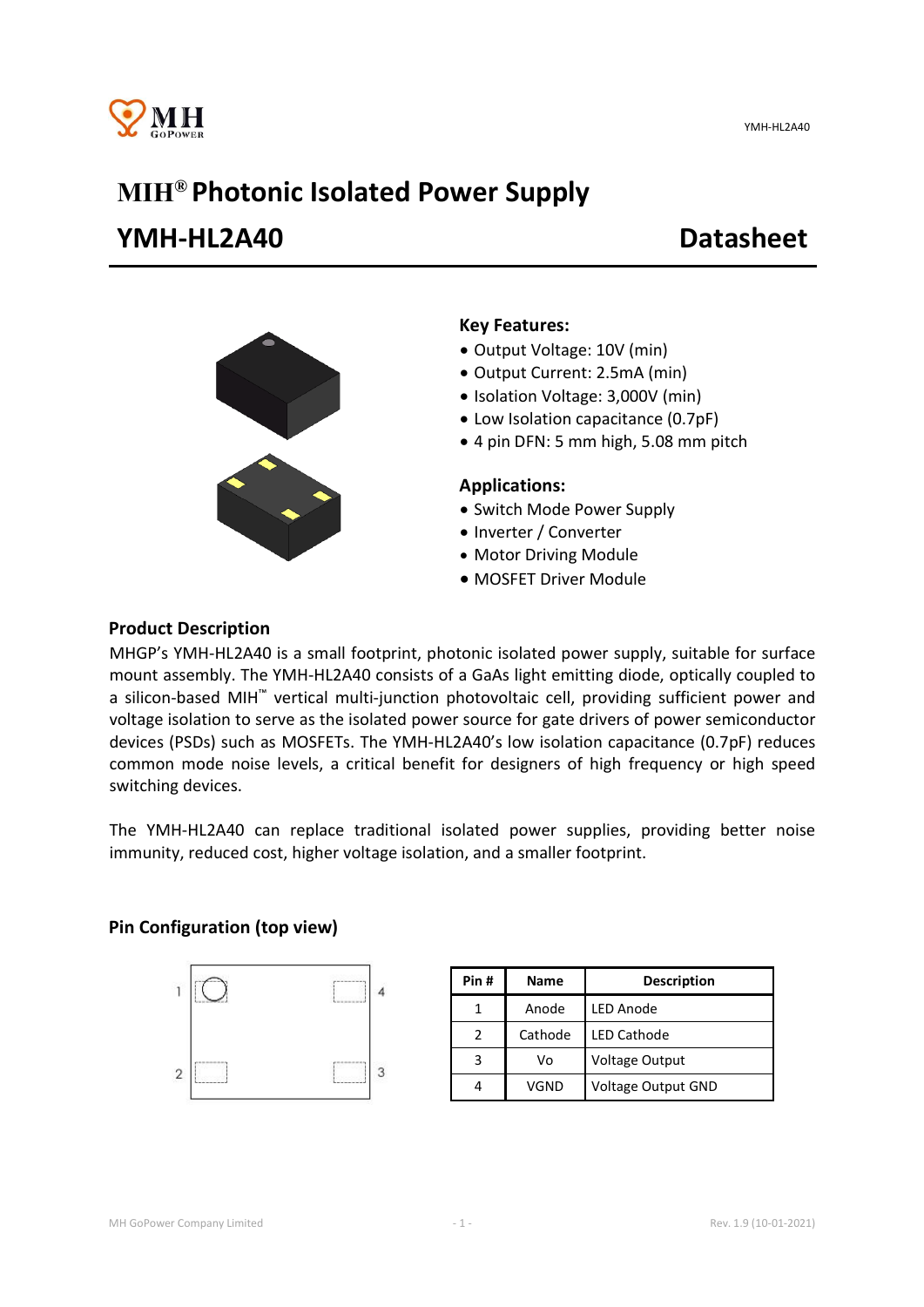

YMH-HL2A40

|                                                                | Characteristic         | Symbol                | Rating      | Unit   |  |  |
|----------------------------------------------------------------|------------------------|-----------------------|-------------|--------|--|--|
| <b>LED</b>                                                     | <b>Forward Current</b> | ΙF.                   | 300         | mA     |  |  |
|                                                                | <b>Reverse Voltage</b> | $V_{R}$               | 18          | $\vee$ |  |  |
|                                                                | Junction Temperature   | $T_{\rm i}$           | 125         | °C     |  |  |
| PV                                                             | <b>Output Current</b>  | $I_{\rm o}$           | 3.5         | mA     |  |  |
|                                                                | Output Voltage         | $V_{o}$               | 12          | $\vee$ |  |  |
|                                                                | Reverse Voltage        | <b>V<sub>RD</sub></b> | > 1,000     | $\vee$ |  |  |
|                                                                | Junction Temperature   | $T_{\rm i}$           | 150         | °C     |  |  |
| <b>Power Dissipation</b>                                       |                        | $P_D$                 | 850         | mW     |  |  |
| Storage Temperature Range                                      |                        | $T_{\text{stg}}$      | -40 to 85   | °C     |  |  |
| <b>Operating Temperature Range</b>                             |                        | $T_{\text{opr}}$      | $-20$ to 85 | °C     |  |  |
| Lead Soldering Temperature (10 s)                              |                        | $T_{sol}$             | 260         | °C     |  |  |
| Isolated Voltage (Ta = $25^{\circ}$ C, R.H. < 50%, t = 60 sec) |                        | $V_{iso}$             | 3,000       | ν      |  |  |

## Absolute Maximum Ratings (Ta = 25℃)

# Recommended Operating Conditions

| <b>Characteristic</b>        | Symbol | Min   | тур.                     | Max | Unit   |
|------------------------------|--------|-------|--------------------------|-----|--------|
| <b>Forward Current</b>       |        | 50    | -                        | 200 | mA     |
| <b>Operating Temperature</b> | opr    | $-20$ | $\overline{\phantom{0}}$ | 65  | $\sim$ |

Note: Recommended operating conditions are given as a design guideline to obtain expected performance of the device. Additionally, each item is an independent guideline respectively.

# Electrical Characteristics (Ta = 25°C)

| Characteristic            |                        | <b>Test Condition</b> | Symbol   | Min | Typ. | Max | <b>Unit</b> |
|---------------------------|------------------------|-----------------------|----------|-----|------|-----|-------------|
| LED                       | <b>Forward Current</b> | -                     | ΙF       | 50  |      | 300 | mA          |
|                           | <b>Forward Voltage</b> | -                     | $V_F$    | 2.6 |      | 2.9 |             |
| PV                        | <b>Output Current</b>  | $I_F = 200 \text{mA}$ | $I_0$    | 2.5 |      |     | mA          |
|                           | Output Voltage         | $I_F = 200 \text{mA}$ | $V_{o}$  | 10  |      |     | V           |
| I/O Isolation Capacitance |                        |                       | $C_{10}$ |     | 0.7  |     | рF          |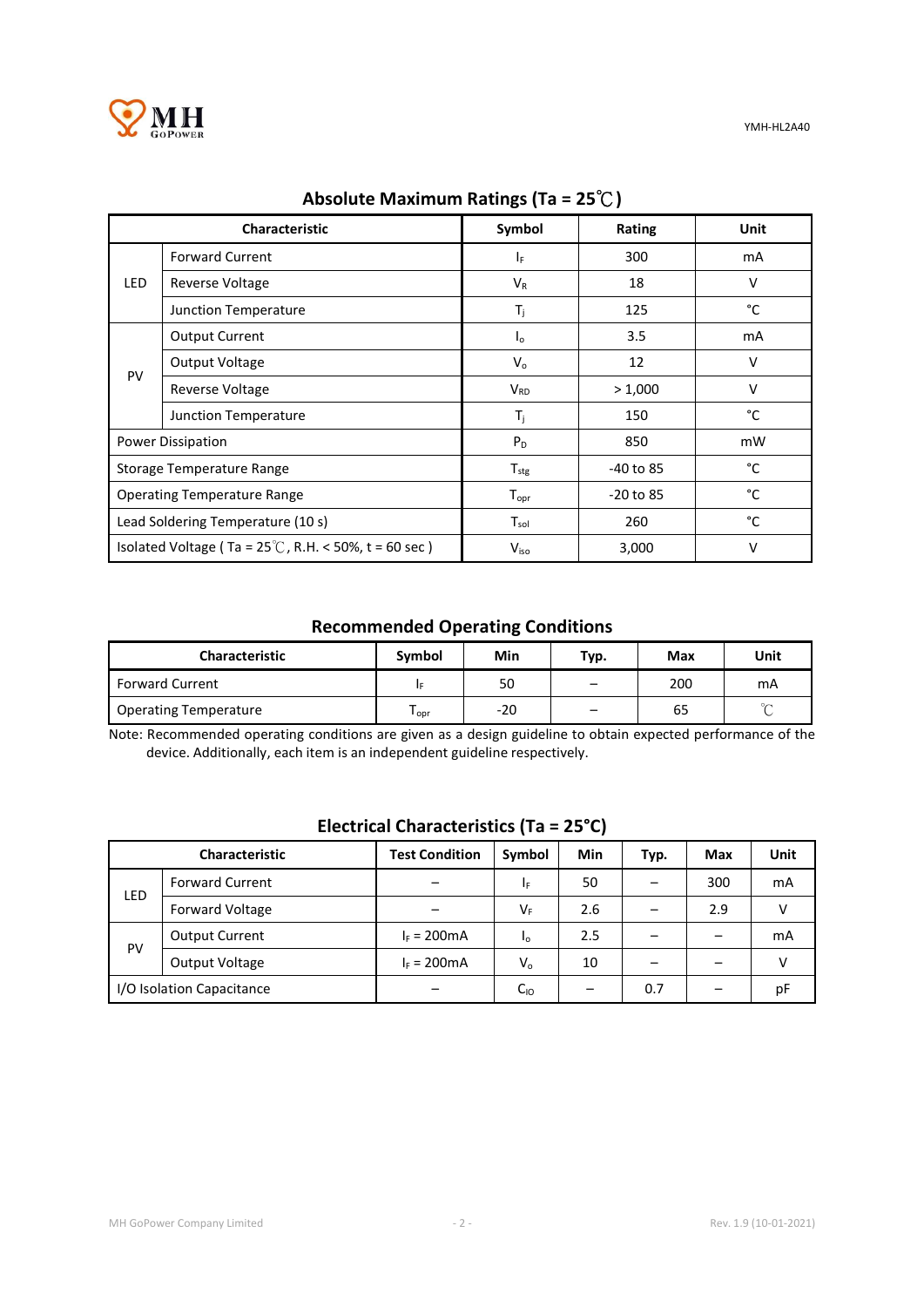

# Typical Application Schematic



|                                                                  | MOSFET-N $V_{gs}$ (V) |         |          |  |  |
|------------------------------------------------------------------|-----------------------|---------|----------|--|--|
| $I_f(mA)$                                                        | @ 30kHz               | @ 65kHz | @ 120kHz |  |  |
| 50                                                               | 6.7                   | 4.1     | 3.2      |  |  |
| 100                                                              | 11.5                  | 9.5     | 4.6      |  |  |
| 150                                                              | 11.7                  | 10.9    | 8.6      |  |  |
| 200                                                              | 11.7                  | 10.9    | 10.0     |  |  |
| Ta = $25^{\circ}$ C, all T <sub>r</sub> & T <sub>f</sub> < 15 ns |                       |         |          |  |  |

• The lower the switching frequency, the lower the If that is needed. YMH-HL2A40 can drive

Example 2: PJx4NA60 MOSFET-N with Si8220 isolated signal source

MOSEFT at 120kHz with If @ 150mA and  $V_{gs}$  @ > 8V.



 Si8220 has under-voltage lockout protection at 8V. It has 1.2 ~ 1.4mA of high-level & lowlevel supply current, which increases the If needed to drive MOSFET. Min 130mA If to drive at 30kHz with  $V_{gs} > 8V$ .

#### Precautions

YMH-HL2A40 has 1.5V voltage overshoot on  $V_{gs}$  when driving MOSFET, and the voltage overshoot is limited up to 12.5V only.

# Example 1: PJx4NA60 MOSFET-N with MIC4420 un-isolated signal source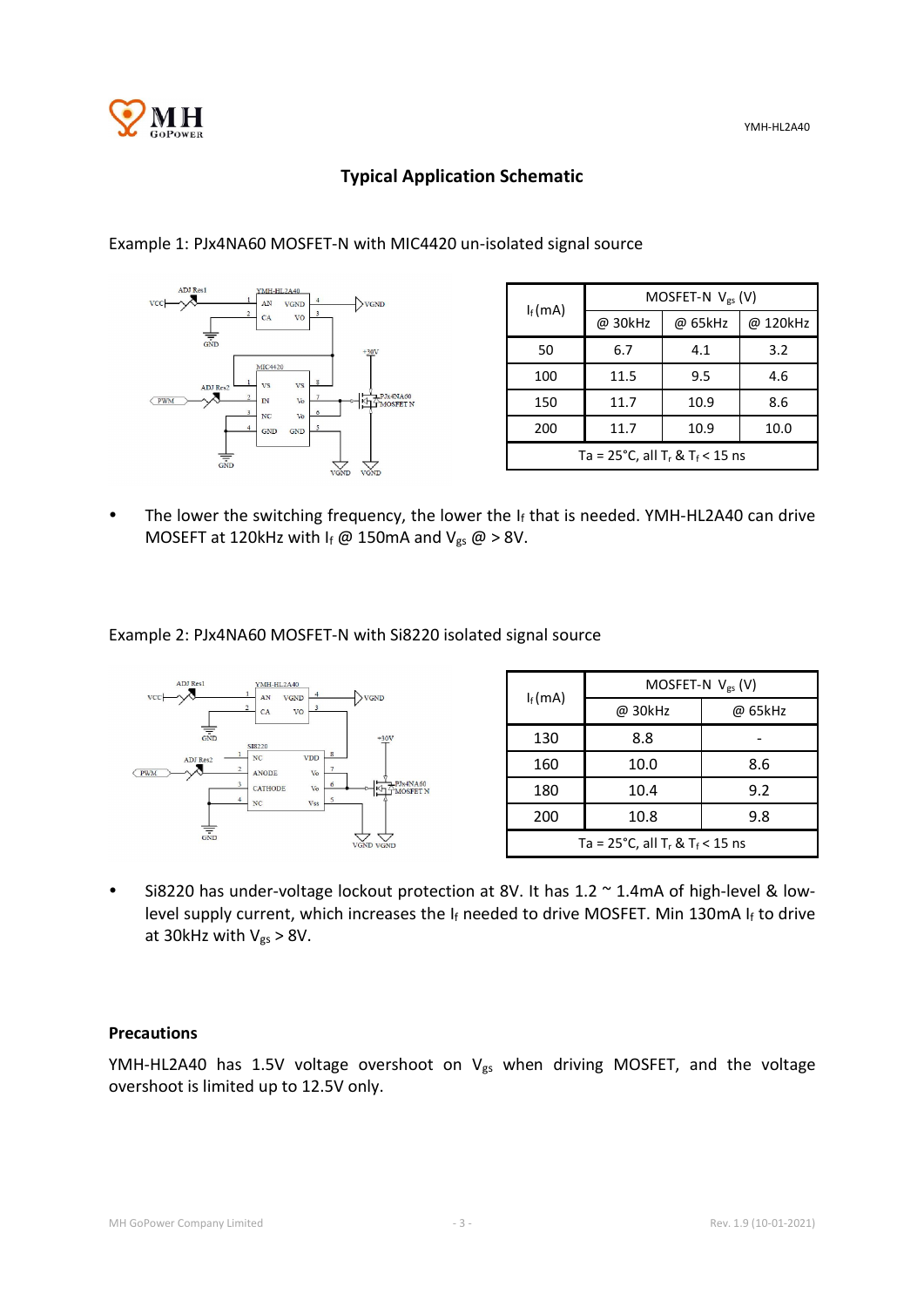

# Typical Characteristics